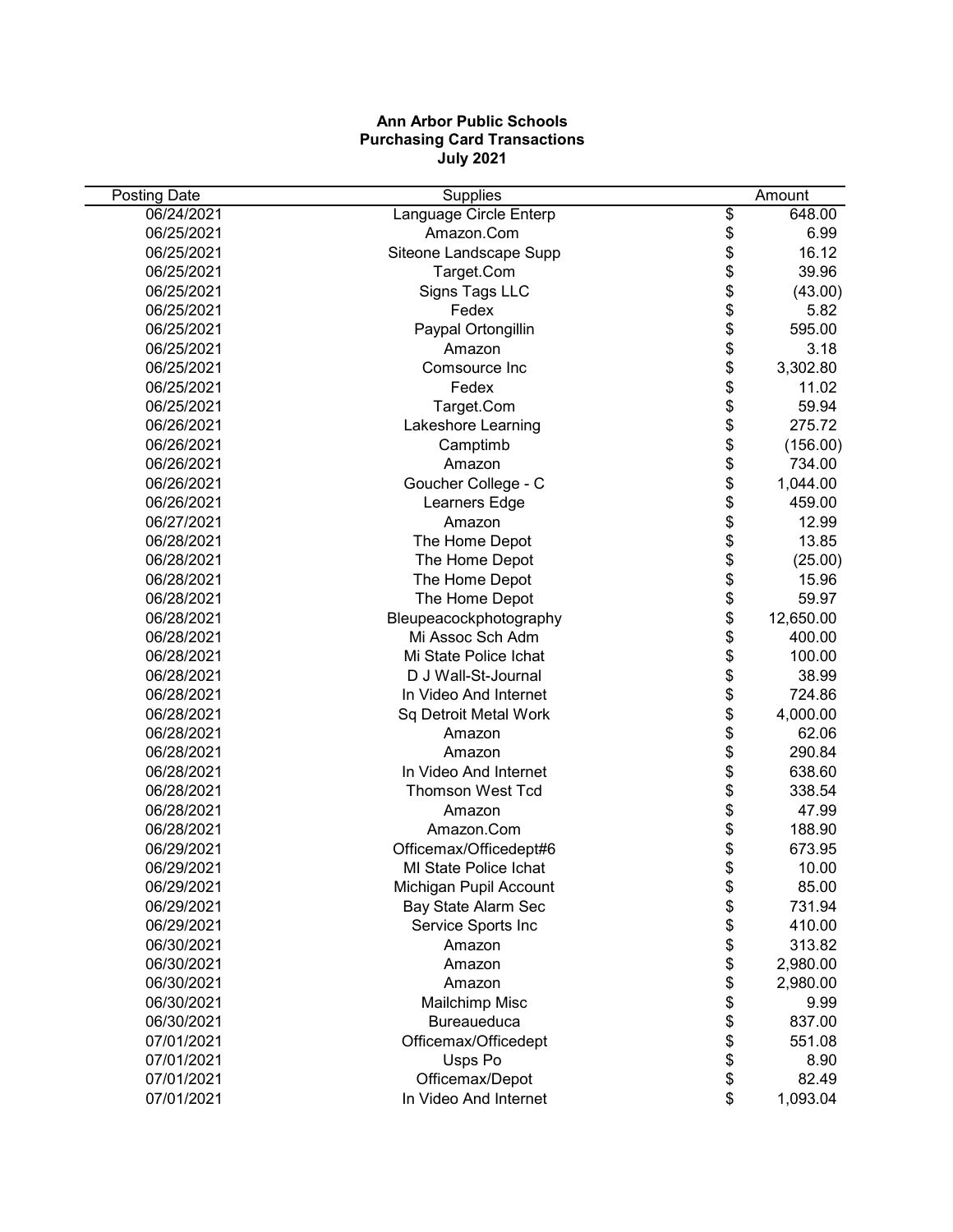| 07/01/2021 | <b>B&amp;h Photo</b>          | \$<br>472.50    |
|------------|-------------------------------|-----------------|
| 07/01/2021 | The Ups Store                 | \$<br>19.09     |
| 07/01/2021 | Amazon                        | \$<br>59.89     |
| 07/01/2021 | In Video And Internet         | \$<br>2,083.60  |
| 07/01/2021 | Canva                         | \$<br>3.59      |
| 07/01/2021 | In Video And Internet         | \$<br>596.11    |
| 07/01/2021 | <b>MI State Police Ichat</b>  | \$<br>10.00     |
| 07/01/2021 | Amazon                        | \$<br>69.45     |
| 07/01/2021 | City Of Ann Arbor             | \$<br>41,307.24 |
| 07/01/2021 | Amazon                        | \$<br>30.94     |
| 07/01/2021 | <b>Sweetwater Sound</b>       | \$<br>1,243.91  |
| 07/01/2021 | <b>New Balance</b>            | \$<br>70.83     |
| 07/02/2021 | Amazon                        | \$<br>11.65     |
| 07/02/2021 | Indeed                        | \$<br>29.11     |
| 07/02/2021 | Chip Fpg Int                  | \$<br>185.00    |
| 07/02/2021 | Wal-Mart                      | \$<br>42.15     |
| 07/02/2021 | Amazon                        | \$<br>7.88      |
| 07/02/2021 | Dec Career Center             | \$<br>175.00    |
| 07/02/2021 | Learners Edge                 | \$<br>459.00    |
| 07/03/2021 | Douglas Lake Impro            | \$<br>75.00     |
| 07/03/2021 | Leveluppotbelly               | \$<br>132.73    |
| 07/03/2021 | <b>Robert Half</b>            | \$<br>15,655.00 |
| 07/03/2021 | Amazon                        | \$<br>41.80     |
| 07/05/2021 | Amazon.Com                    | \$<br>144.90    |
| 07/05/2021 | Amazon                        | \$<br>330.89    |
| 07/06/2021 | <b>Office Depot</b>           | \$<br>335.56    |
| 07/06/2021 | American Bar Association      | \$<br>150.00    |
| 07/06/2021 | Officemax/Officedept          | \$<br>291.44    |
| 07/06/2021 | Officemax/Officedept          | \$<br>63.98     |
| 07/06/2021 | Sq Stadium Trophy             | \$<br>89.98     |
| 07/06/2021 | Sq Stadium Trophy             | \$<br>189.95    |
| 07/06/2021 | <b>Bsn Sports</b>             | \$<br>626.59    |
| 07/06/2021 | Thermalnetics, Inc.           | \$<br>54.08     |
| 07/06/2021 | In American Assoc Of          | \$<br>225.00    |
| 07/06/2021 | Wave - Pinard And Son         | \$<br>210.00    |
| 07/06/2021 | Zippy Auto Wash               | \$<br>7.99      |
| 07/06/2021 | <b>Bsn Sports</b>             | \$<br>195.30    |
| 07/06/2021 | Pp B Hills Schools            | \$<br>200.00    |
| 07/06/2021 | Jimmy Johns                   | \$<br>97.94     |
| 07/07/2021 | <b>National Energy Contro</b> | \$<br>241.05    |
| 07/07/2021 | Meijer                        | \$<br>21.97     |
| 07/07/2021 | Officemax/Officedept          | \$<br>72.58     |
| 07/07/2021 | Officemax/Officedept          | \$<br>9.87      |
| 07/07/2021 | Zoom.Us                       | \$<br>14.99     |
| 07/07/2021 | Msbo                          | \$<br>150.00    |
| 07/07/2021 | Cvs/Pharmacy                  | \$<br>31.78     |
| 07/07/2021 | Amazon                        | \$<br>141.98    |
| 07/07/2021 | Ptouchdirect.Com              | \$<br>119.75    |
| 07/07/2021 | Usps Po                       | \$<br>2.89      |
| 07/07/2021 | Amazon.Com                    | \$<br>63.62     |
| 07/07/2021 | In American Assoc Of          | \$<br>225.00    |
| 07/07/2021 | Comcast                       | \$<br>69.65     |
|            |                               |                 |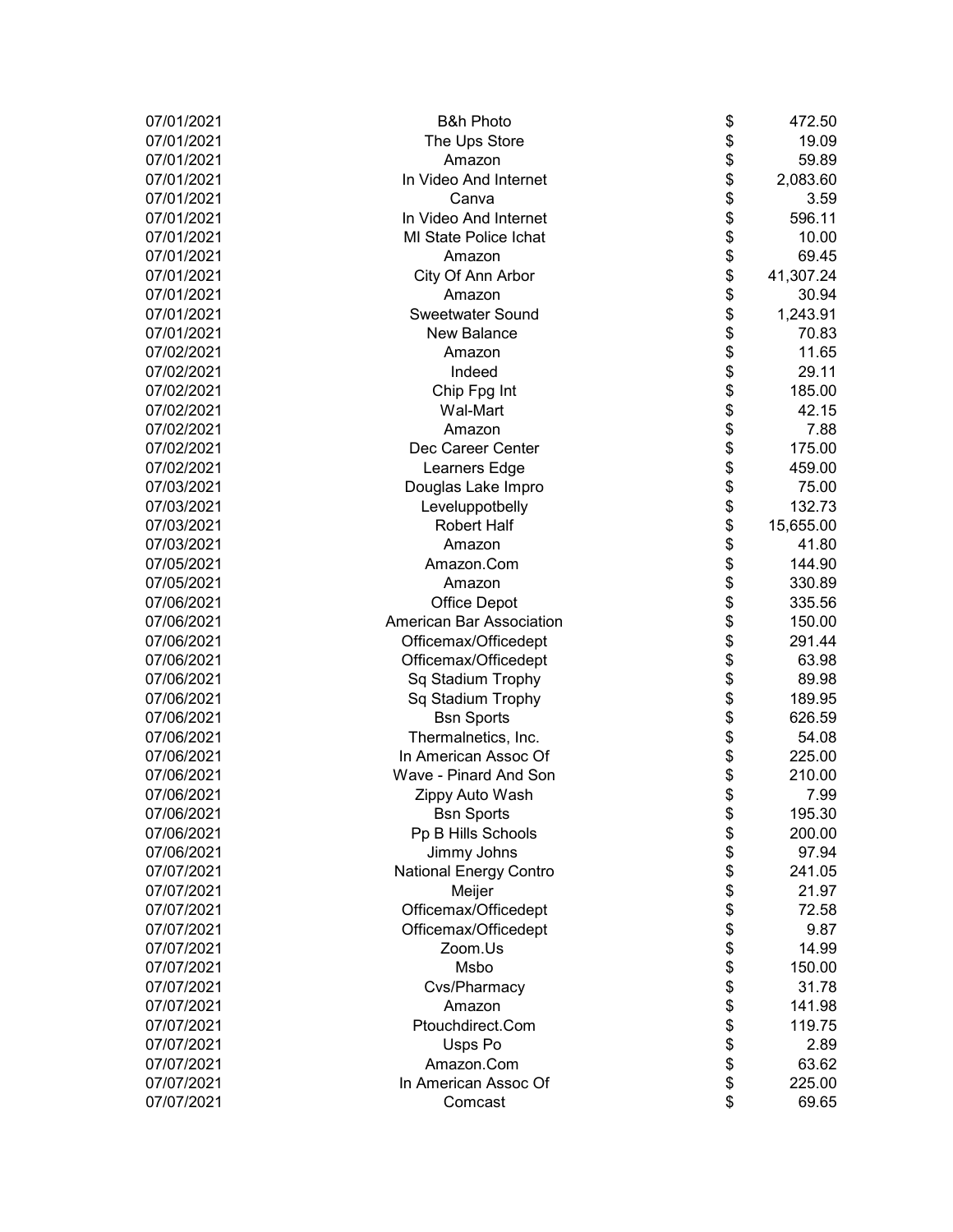| 07/07/2021 | Panera Bread                     | \$<br>115.29   |
|------------|----------------------------------|----------------|
| 07/08/2021 | Officemax/Officedept             | \$<br>37.32    |
| 07/08/2021 | Www.Kohls.Com                    | \$<br>(29.97)  |
| 07/08/2021 | <b>Crystal Mtn Lodging</b>       | \$<br>215.78   |
| 07/08/2021 | Officemax/Officedept             | \$<br>13.04    |
| 07/08/2021 | Officemax/Officedept             | \$<br>51.68    |
| 07/08/2021 | Amazon                           | \$<br>1,543.00 |
| 07/08/2021 | Amazon                           | \$<br>100.00   |
| 07/08/2021 | Ann Arbor Auto Parts             | \$<br>372.89   |
| 07/08/2021 | Www.Kohls.Com                    | \$<br>529.47   |
| 07/09/2021 | AmazonWeb                        | \$<br>0.68     |
| 07/09/2021 | Meijer                           | \$<br>10.49    |
| 07/09/2021 | Ann Arbor Transportation         | \$<br>725.00   |
| 07/09/2021 | oucher Cvs/Pharmacy              | \$<br>(31.78)  |
| 07/09/2021 | <b>Bearing Service</b>           | \$<br>281.15   |
| 07/09/2021 | Wix.Com                          | \$<br>59.88    |
| 07/09/2021 | Craigslist.Org                   | \$<br>25.00    |
| 07/10/2021 | Hampton Inn                      | \$<br>740.68   |
| 07/10/2021 | Residence Inns                   | \$<br>215.25   |
| 07/10/2021 | Panera Bread                     | \$<br>46.53    |
| 07/10/2021 | In A One Networks                | \$<br>1,000.00 |
| 07/10/2021 | <b>Courtyard By Marriott</b>     | \$<br>354.00   |
| 07/11/2021 | Amazon                           | \$<br>280.00   |
| 07/11/2021 | Amazon                           | \$<br>83.93    |
| 07/12/2021 | <b>Black Rock Hartland</b>       | \$<br>290.57   |
| 07/12/2021 | Level Frames Order               | \$<br>91.00    |
| 07/12/2021 | Thermalnetics, Inc.              | \$<br>510.08   |
| 07/12/2021 | Level Frames Order               | \$<br>81.00    |
| 07/12/2021 | Grainger                         | \$<br>832.79   |
| 07/12/2021 | Grainger                         | \$<br>832.79   |
| 07/12/2021 | Level Frames Order               | \$<br>91.00    |
| 07/12/2021 | Att Bill Payment                 | \$<br>223.36   |
| 07/12/2021 | Smartsign                        | \$<br>1,071.60 |
| 07/12/2021 | Www.Mhsfieldho Mhsfha            | \$<br>420.00   |
| 07/13/2021 | The Home Depot                   | \$<br>599.00   |
| 07/13/2021 | Officemax/Officedept             | \$<br>356.48   |
| 07/13/2021 | Www.Kohls.Com                    | \$<br>137.64   |
| 07/13/2021 | Michigan Pupil Account           | \$<br>85.00    |
| 07/13/2021 | <b>Level Frames Order</b>        | \$<br>91.00    |
| 07/13/2021 | Amazon                           | \$<br>34.95    |
| 07/13/2021 | Michigan Pupil Account           | \$<br>85.00    |
| 07/13/2021 | Msbo                             | \$<br>390.00   |
| 07/13/2021 | Michigan Association O           | \$<br>275.00   |
| 07/13/2021 | Comcast                          | \$<br>205.90   |
| 07/14/2021 | Meijer                           | \$<br>25.47    |
| 07/14/2021 | <b>Blindside Networks Inc</b>    | \$<br>240.00   |
| 07/14/2021 | <b>Clear Rate Communications</b> | \$<br>3,000.00 |
| 07/14/2021 | Ubambooks                        | \$<br>345.36   |
| 07/14/2021 | MI State Police Ichat            | \$<br>120.00   |
| 07/14/2021 | Alro Steel Corp                  | \$<br>93.08    |
| 07/14/2021 | Wildlife Services Of Mich        | \$<br>725.00   |
| 07/14/2021 | <b>Clear Rate Communications</b> | \$<br>1,617.45 |
|            |                                  |                |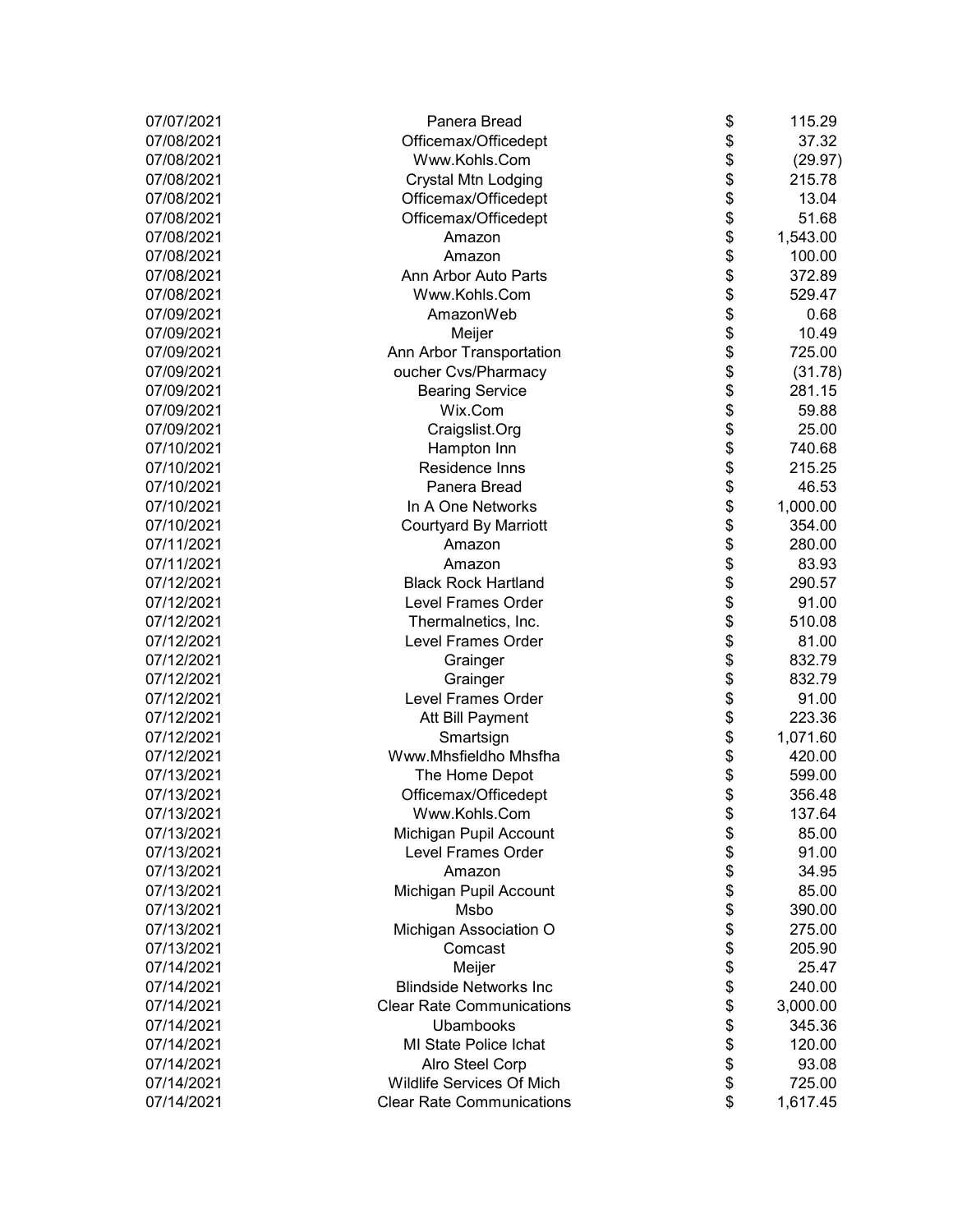| 07/14/2021 | MI State Police Ichat         | \$<br>10.00     |
|------------|-------------------------------|-----------------|
| 07/14/2021 | Fedex                         | \$<br>111.49    |
| 07/14/2021 | Amazon                        | \$<br>166.72    |
| 07/14/2021 | Amazon                        | \$<br>83.10     |
| 07/14/2021 | Wildlife Services Of Michigan | \$<br>270.00    |
| 07/14/2021 | Wildlife Services Of Michigan | \$<br>550.00    |
| 07/14/2021 | Wildlife Services Of Michigan | \$<br>230.00    |
| 07/14/2021 | MI State Police Ichat         | \$<br>10.00     |
| 07/14/2021 | Alro Steel Corp               | \$<br>129.40    |
| 07/14/2021 | Amazon                        | \$<br>47.76     |
| 07/14/2021 | Amazon                        | \$<br>32.84     |
| 07/14/2021 | City Of Ann Arbor             | \$<br>37,347.28 |
| 07/15/2021 | Officemax/Officedept#6        | \$<br>41.98     |
| 07/15/2021 | Officemax/Officedept#6        | \$<br>208.66    |
| 07/15/2021 | Canva                         | \$<br>299.04    |
| 07/15/2021 | Msbo                          | \$<br>60.00     |
| 07/15/2021 | <b>Stadium Hardware</b>       | \$<br>5.58      |
| 07/15/2021 | Logmein Rescue                | \$<br>1,500.00  |
| 07/15/2021 | Michiganass                   | \$<br>90.00     |
| 07/15/2021 | Compulocks.Com                | \$<br>149.90    |
| 07/15/2021 | Amazon.Com                    | \$<br>153.89    |
| 07/16/2021 | Officemax/Officedept#6        | \$<br>260.87    |
| 07/16/2021 | <b>Cdw Govt</b>               | \$<br>1,352.51  |
| 07/16/2021 | Ann Arbor Transportati        | \$<br>75.00     |
| 07/16/2021 | Sq Southeast Lock Sup         | \$<br>807.00    |
| 07/16/2021 | Amazon                        | \$<br>218.55    |
| 07/16/2021 | (CAD 1200.00) Branksome Hall  | \$<br>982.08    |
| 07/18/2021 | Comcast                       | \$<br>558.35    |
| 07/18/2021 | Amazon.Com                    | \$<br>9.99      |
| 07/18/2021 | Amazon.Com                    | \$<br>60.61     |
| 07/18/2021 | Amazon                        | \$<br>6.99      |
| 07/18/2021 | Amazon                        | \$<br>71.82     |
| 07/18/2021 | Amazon                        | \$<br>79.92     |
| 07/18/2021 | Amazon                        | \$<br>57.02     |
| 07/18/2021 | Amazon                        | \$<br>93.60     |
| 07/18/2021 | Amazon                        | \$<br>179.80    |
| 07/19/2021 | Officemax/Officedept#6        | \$<br>69.98     |
| 07/19/2021 | Grainger                      | \$<br>832.79    |
| 07/19/2021 | Music Together Llc            | \$<br>1,795.50  |
| 07/19/2021 | First Aid Supplies Onl        | \$<br>231.14    |
| 07/19/2021 | <b>Cdw Govt</b>               | \$<br>419.47    |
| 07/19/2021 | <b>Cdw Govt</b>               | \$<br>31.27     |
| 07/19/2021 | Target                        | \$<br>144.00    |
| 07/19/2021 | Alro Steel Corp               | \$<br>179.61    |
| 07/19/2021 | <b>MI State Police Ichat</b>  | \$<br>80.00     |
| 07/19/2021 | City Of Ann Arbor             | \$<br>14,008.33 |
| 07/19/2021 | City Of Ann Arbor             | \$<br>24,520.00 |
| 07/20/2021 | The Home Depot                | \$<br>16.41     |
| 07/20/2021 | Meijer                        | \$<br>12.99     |
| 07/20/2021 | <b>National Energy Contro</b> | \$<br>980.26    |
| 07/20/2021 | Ptouchdirect.Com              | \$<br>156.78    |
| 07/20/2021 | Identogo                      | \$<br>64.25     |
|            |                               |                 |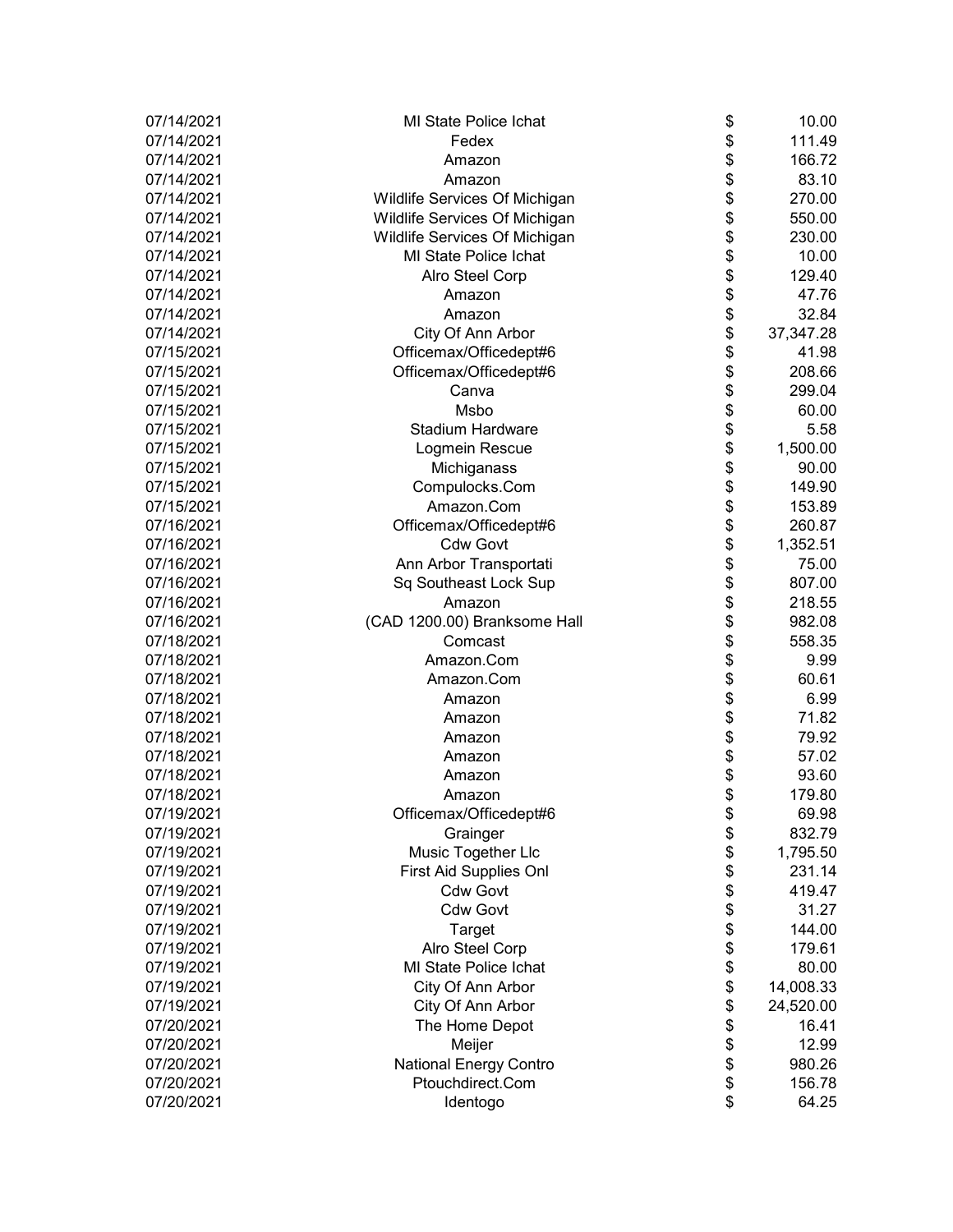| 07/20/2021 | In A One Networks Con            | \$<br>800.00    |
|------------|----------------------------------|-----------------|
| 07/20/2021 | Amazon                           | \$<br>432.14    |
| 07/20/2021 | Grainger                         | \$<br>339.16    |
| 07/20/2021 | Wristband.Com                    | \$<br>73.21     |
| 07/20/2021 | <b>Clear Rate Communications</b> | \$<br>4,686.71  |
| 07/20/2021 | American Assoc Of School         | \$<br>208.00    |
| 07/20/2021 | Amazon                           | \$<br>335.20    |
| 07/20/2021 | Ssi School Specialty             | \$<br>831.93    |
| 07/20/2021 | Ssi School Specialty             | \$<br>36.36     |
| 07/20/2021 | The Inst Of Int Audito           | \$<br>270.00    |
| 07/21/2021 | <b>Staybridge Suites</b>         | \$<br>160.00    |
| 07/21/2021 | Sq Stadium Trophy                | \$<br>139.99    |
| 07/21/2021 | Zoom.Us                          | \$<br>14.99     |
| 07/21/2021 | Ssi School Specialty             | \$<br>71.91     |
| 07/21/2021 | Www.Jamf.Com                     | \$<br>11,550.00 |
| 07/21/2021 | Amazon                           | \$<br>(59.25)   |
| 07/21/2021 | Mi State Police Ichat            | \$<br>10.00     |
| 07/21/2021 | Amazon                           | \$<br>49.98     |
| 07/21/2021 | <b>Vzwrlss Apocc Visb</b>        | \$<br>6,411.18  |
| 07/21/2021 | <b>Vzwrlss Apocc Visb</b>        | \$<br>12,162.88 |
| 07/22/2021 | Saic-Apsi                        | \$<br>1,320.00  |
| 07/22/2021 | oucher Www.Kohls.Com             | \$<br>(7.79)    |
| 07/22/2021 | <b>B&amp;h Photo</b>             | \$<br>104.99    |
| 07/22/2021 | Zoom.Us                          | \$<br>14.99     |
| 07/22/2021 | Zoom.Us                          | \$<br>14.99     |
| 07/22/2021 | <b>Stadium Hardware</b>          | \$<br>14.48     |
| 07/22/2021 | Amazon                           | \$<br>269.99    |
| 07/22/2021 | Michigan Association             | \$<br>140.00    |
| 07/22/2021 | Michigan Association             | \$<br>140.00    |
| 07/22/2021 | Amazon                           | \$<br>95.99     |
| 07/22/2021 | Amazon                           | \$<br>56.95     |
| 07/22/2021 | <b>Michigan Association</b>      | \$<br>140.00    |
| 07/22/2021 | <b>Mailchimp Monthly</b>         | \$<br>200.00    |
| 07/22/2021 | Cloudconvert                     | \$<br>21.00     |
| 07/22/2021 | Identogo - Mi Fingerpr           | \$<br>67.25     |
| 07/23/2021 | <b>National Energy Contro</b>    | \$<br>451.67    |
| 07/23/2021 | Thermalnetics, Inc.              | \$<br>1,340.00  |
| 07/23/2021 | Thermalnetics, Inc.              | \$<br>4,610.00  |
| 07/23/2021 | Ascd Membership                  | \$<br>62.54     |
| 07/23/2021 | Stadium Trophy Inc               | \$<br>511.68    |
| 07/23/2021 | Dreamstime.Com                   | \$<br>25.00     |
| 07/23/2021 | Thermalnetics, Inc.              | \$<br>9,623.70  |
| 07/23/2021 | Amazon2e4041yw1                  | \$<br>61.98     |
| 07/23/2021 | <b>Revel And Roll</b>            | \$<br>405.23    |
| 07/23/2021 | Officemax/Officedept#6           | \$<br>178.45    |
| 07/23/2021 | Michigan Negotiators A           | \$<br>225.00    |
| 07/23/2021 | <b>Uline Ship Supplies</b>       | \$<br>373.60    |
| 07/24/2021 | Sq Washtenaw Dairy               | \$<br>50.00     |
| 07/24/2021 | Sq Washtenaw Dairy               | \$<br>50.00     |
| 07/24/2021 | Lakeshore Learning Mat           | \$<br>118.95    |
| 07/24/2021 | Usps Po                          | \$<br>2.89      |
| 07/25/2021 | Amazon.Com                       | \$<br>43.92     |
|            |                                  |                 |